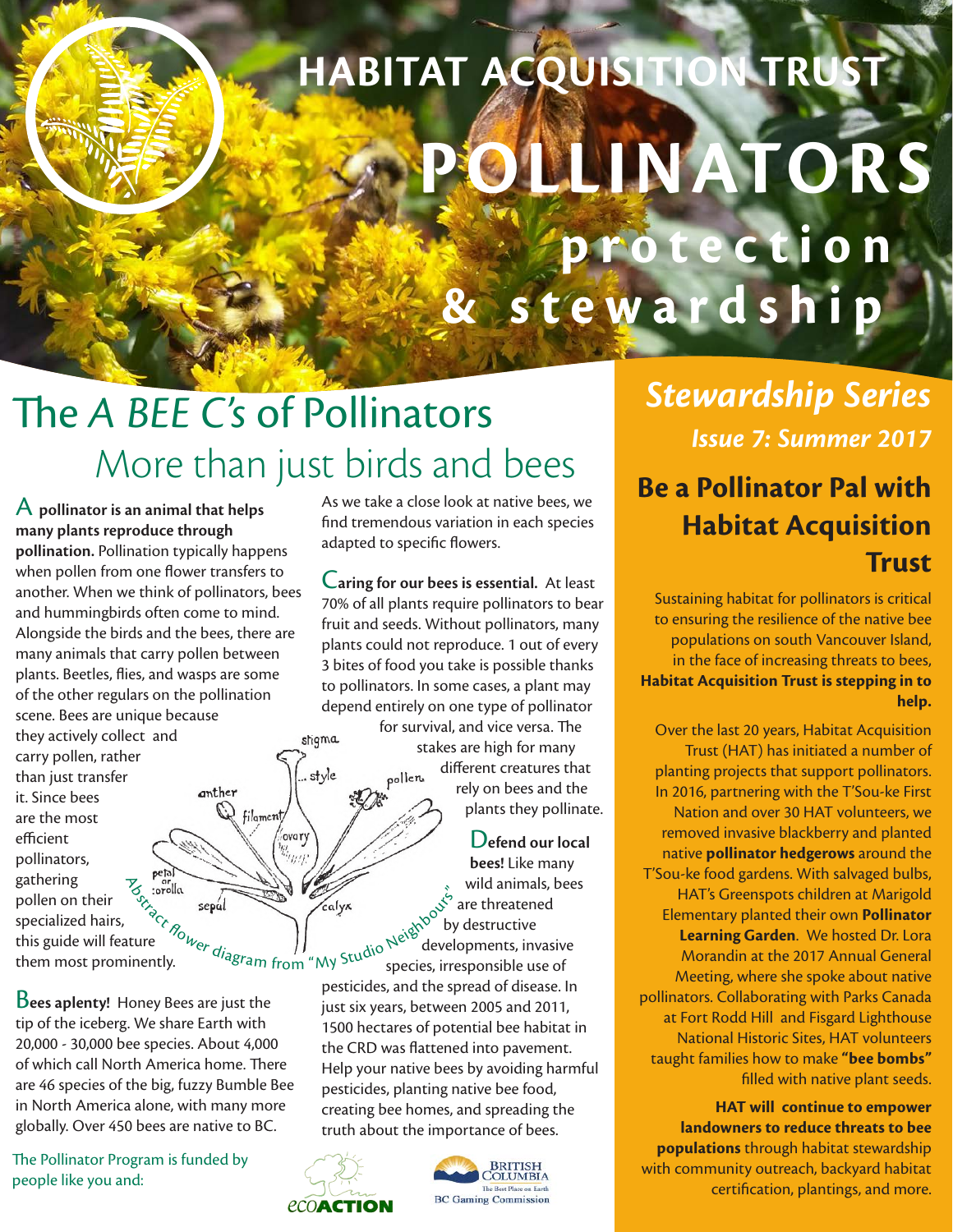### Beyond honey bees



**Plasterer Bees** *(Colletes spp.)* are solitary nesters, secreting a natural plastic to line their nests



**Bumble Bees** *(Bombus spp.)* are excellent pollinators, especially for blueberries and cranberries



**Mason Bees** *(Osmia spp.)* pollinate ~65x more efficiently than honey bees on some plants



**Metallic Green Sweat Bees**  *(Agapostemon spp.)* mostly solitary, medium-sized bees



**This Mining Bee** *(Andrena astragali)* is a solitary specialist on toxic Death Camas

# Gardening for a future *with pollinators*

Bees feed largely on **flowering plants.** They consume sugar-rich nectar, as well as protein and fats from pollen. Help our local pollinators in your backyard by following these five bee-friendly tips: 1. **Group types of native wildflowers together in large patches of about a square meter.** This makes a difference for buzzing bees searching for a bountiful breakfast without wasting precious time and energy looking for the flower-types they're adapted to. 2. **Plant a variety of plant shapes and sizes.** This helps to feed and provide habitat for the greatest diversity of bees. 3. **Save the bees a slurp** by providing a shallow water dish or leaving puddles in your yard. Like all animals, bees need water to survive. 4. **Use native plants as often as possible.** This provides the best food and habitat for our native pollinators adapted to this region 5. **Leave some bare ground too for nesting.** *Plant-by-colour<sup>s</sup>*

### **Pollinator** attracting plants

Different pollinators are attracted to certain colours and scents. To bring all of the pollinators to your yard, aim for as many different hues of bloom as you can. Bees tend to prefer bright white, yellow, or blue flowers. For hummingbirds, plant with reds, oranges, and whites.

### Blooming calendar

Don't miss a bee with year-round blooms! Different types of bees have different periods of activity and so do our native flowers. When they emerge, typically in spring and summer, bees have a small window of time and space available to find the right flowering plants to survive and reproduce. Your region's native plants can provide all the food these bees need. Give these plants a try for active blooms in every season:

**February** Hooker's Willow *Salix hookeriana* important tree for pollinators in winter  $1^{\circ}$ 

**March - June** Salmonberry *Rubus spectabilis*  2 edible fruit-bearing shrub

**April - June** Consumption Plant *Lomatium nudicaule,* some mining bees are specialists requiring this plant, also host plant of Anise Swallowtail Butterflies

Bigleaf Maple

**Black Twinberry**<br>Great/Common<br>Camas Black Twinberry

Red-flowering Currant

Red Columbi

**Blue-Blue-Blue**<br>Nodding onion 2

Orange honey-

Oregon Grape

Tiger Little

Broad-leaved

suckle

**April - October** Common Yarrow *Achillea millefolium* great ground cover

**July - September** Pearly Everlasting *Anaphalis*  5 *maragaritacea* excellent for small bees and host plant of Painted Lady Butterflies *Vanessa cardui* 

**July - September** Canada Goldenrod *Solidago lepida (*photo featured on first page)



 $(3)$ 

 $(4)$ 

*Did you know? Buzz pollination is a technique used by Bumble Bees in which they vibrate the flower, causing it to release pollen!*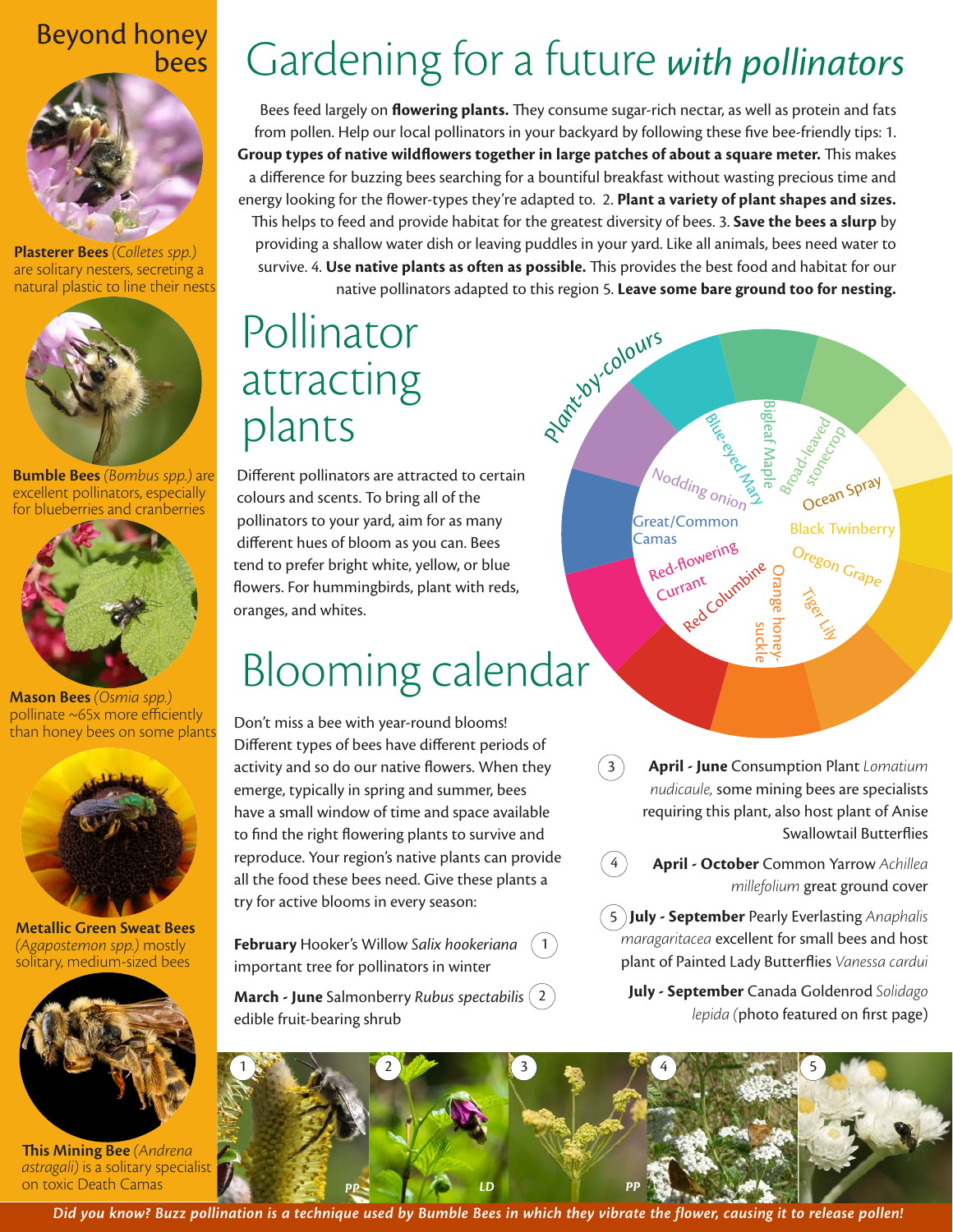### *A Beeautiful Life*

Of all the native bee species in our region, **about 90% are solitary.** In the case of solitary bees, each female builds her own nest, usually in a small hole in the ground, a tree, or a wall. The females collects pollen and nectar to make a **pollen ball,** then she lays an egg on each ball, and seals it off with mud to form an individual cavity. When the egg hatches, the larva eat the ball until ready to emerge as an adult the next season.



*Above: Leaving bare soil like this allows for bees to nest in the ground.*

**Bumble Bees** (*Bombus spp.*)**,** similar to the introduced Honey Bees (*Apis spp.*), are social. The bees in their nests are organized to carry out specific tasks. Mother bumble bees, known as queens, even incubate their eggs by sitting on nests like a bird between trips for food. Bumble Bees commonly nest in abandoned rodent burrows. Kindly leave some holes in the ground for them to call home. Some nest wherever they find insulating material like a compost pile.

### *Getting to know Bees!*

**Carpenter Bees** (*Ceratina spp.*) are among the smaller bees on Vancouver Island (less than 8 mm in length). These bees prefer to nest in hollow twigs and stems. These bees are usually dark, metallic, not particularly hairy, and easily confused with wasps. They also collect pollen on their hind legs, unlike some other species that use their bellies.

**Mining Bees** (*Andrena spp.*) are solitary, ground nesters. To tempt these bees to your yard, leave some bare soil and a light layer of leaf litter for nesting. Mining bees favour Consumption Plant, Pacific Sanicle, and Spring Gold.



*A Mason Bee visits Tall Oregon Grape (Mahonia aquifolium). They can visit up to 2000 blossoms a day!*

**Have you ever seen perfectly circular holes cut in leaves or flowers?**  This is likely the handiwork of **Leafcutter Bees** *(Megachile spp.*). These solitary bees are not killing the plants. They are simply collecting something to line their nests with. Look for these bees in the summer when temperatures climb over 20 degrees.

*Many male Mining Bees (Andrena spp.), such as this fellow perched on a cedar branch, are known to fly in large numbers around the tips of tree branches in early spring, searching for females.*

*Photo by Joe Dlugo*

## *Habitat for Bees*



**Cavity-nesting, solitary bees like Leafcutters and Mason Bees** naturally live in beetle holes in wood or **hollow plant stems like twigs of Elderberry** bush (*Sambucus racemosa* or *caerulea*). **Leaving logs and standing dead trees on your property benefits these bees.** 

Mason Bees become **active in early March** and will **pollinate plants within 90 meters** of their cavity. Blue Orchard Mason Bees (*Osmia lignaria*) appear like flies to many because of their size and bluish black colour.

To supplement their natural habitat you can install a wooden bee box next to your garden.

#### **Let's build a bee house!**

|    | Find a 4x4 block of untreated wood                                                                                                   |  |
|----|--------------------------------------------------------------------------------------------------------------------------------------|--|
| 2. | Drill holes almost to the end but not<br>through (about 6"-10"), different bit sizes<br>will encourage a diversity of tunnel nesters |  |
|    | Clear holes of any wood debris                                                                                                       |  |
|    | Hang on a hook facing South or East                                                                                                  |  |

Clean your bee box annually to kill parasites. It can be helpful to have a second box to switch to.

**Bee Tube** nests can also be made by bundling plastic straws or paper tubes. **Contact HAT for more detailed bee house instructions!**



*Don't worry, bee happy. ~90% of native bees are solitary nesters; they aren't aggressive stingers because they have no colony to defend.*